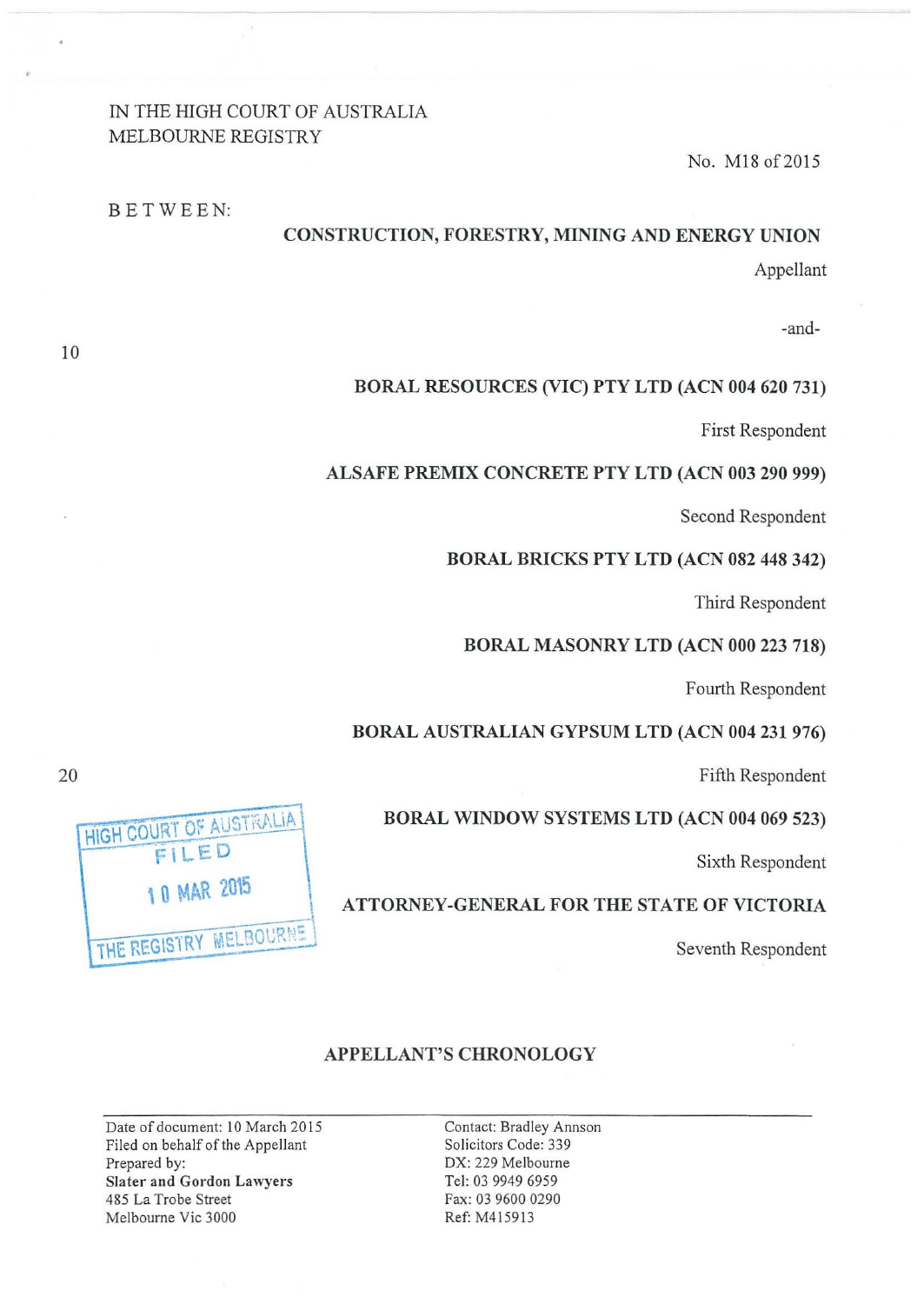# **Part I: Publication**

]. The Appellant certifies that this chronology is in a form suitable for publication on the internet.

# **Part II: Chronology**

| Date             | Event                                                                                                                                                                                                                                                                             | <b>Appeal Book</b><br>Reference |
|------------------|-----------------------------------------------------------------------------------------------------------------------------------------------------------------------------------------------------------------------------------------------------------------------------------|---------------------------------|
| 22 August 2013   | First to Sixth Respondents (Boral Parties) seek orders in<br>the Supreme Court of Victoria that the Appellant be<br>punished for contempt of Court pursuant to O 75 of the<br>Supreme Court (General Civil Procedure) Rules 2005<br>(Vic) (the Rules) for breach of court orders. |                                 |
| 2 October 2013   | Boral parties seek an order from the Supreme Court<br>requiring the Appellant to make discovery of documents<br>in accordance with Rule 29.07 of the Rules for the<br>purpose of proving the alleged contempt.                                                                    |                                 |
| 23 October 2013  | Associate Justice Daly of the Supreme Court dismisses<br>Boral parties' application for discovery.                                                                                                                                                                                |                                 |
| 28 October 2013  | Attorney-General joined as seventh respondent to the<br>contempt proceeding.                                                                                                                                                                                                      |                                 |
| 25 March 2014    | Justice Digby of the Supreme Court allows an appeal<br>from the decision of Associate Justice Daly and orders<br>that the Appellant make discovery of documents sought<br>in the Boral parties' discovery summons.                                                                |                                 |
| 24 October 2014  | The Court of Appeal refuses the Appellant leave to<br>appeal.                                                                                                                                                                                                                     |                                 |
| 30 October 2014  | Justice Digby stays the discovery order made on 25<br>March 2014 until 28 November 2014                                                                                                                                                                                           |                                 |
| 20 November 2014 | High Court of Australia grants a stay of the discovery<br>order until the application for special leave, and if special<br>leave is granted, until the hearing and determination of<br>the appeal                                                                                 |                                 |
| 13 February 2015 | Special leave to appeal to the High Court granted.                                                                                                                                                                                                                                |                                 |